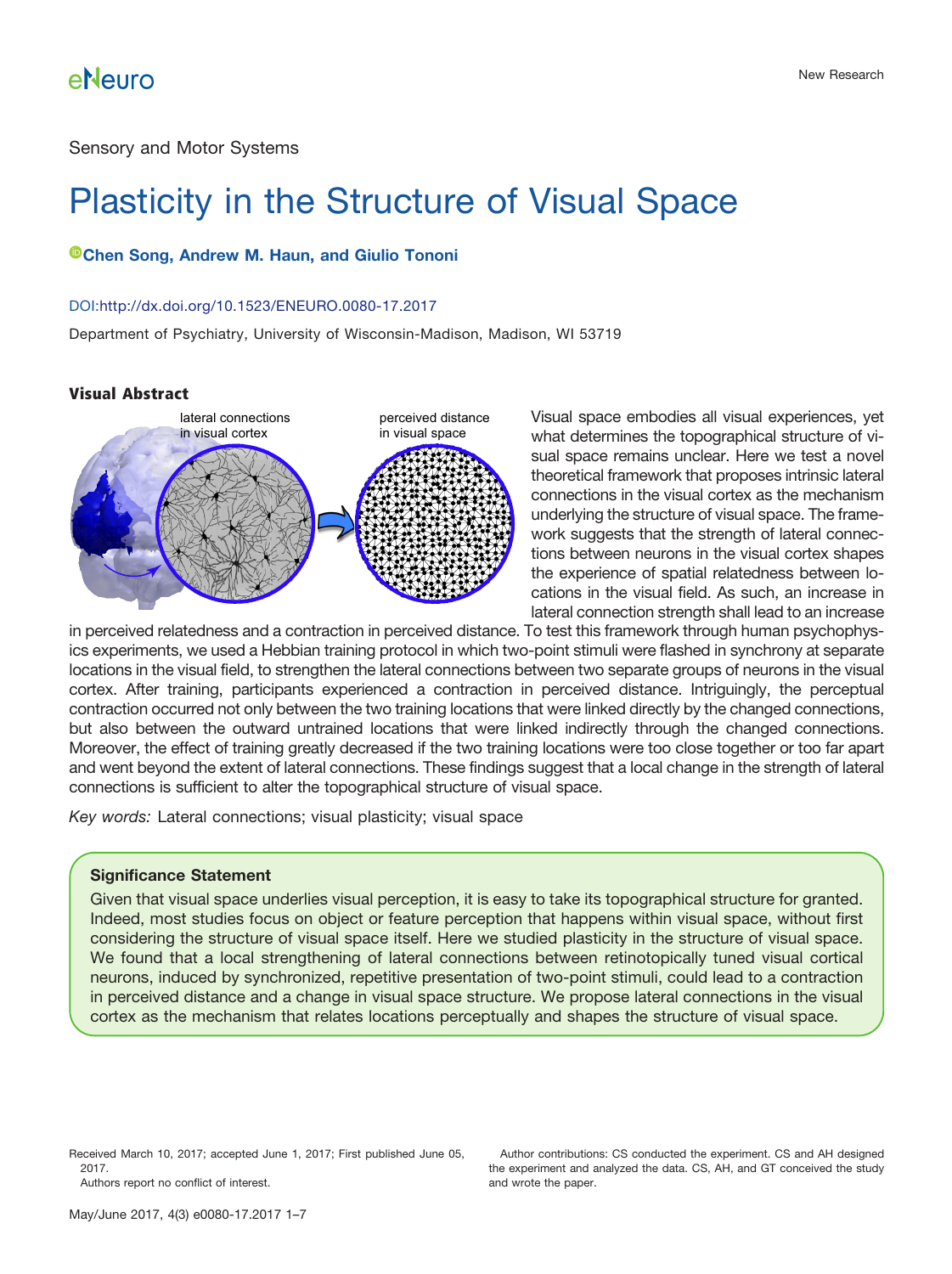### **Introduction**

More than a third of the human cerebral cortex is occupied by retinotopic maps of the visual field, in which individual neurons respond to specific locations in the visual field and nearby neurons to nearby locations [\(Sereno et al., 1995;](#page-6-0) [Brewer and Barton, 2012;](#page-5-0) [Katzner](#page-6-1) [and Weigelt, 2013;](#page-6-1) [Wang et al., 2014\)](#page-6-2). This mapping between visual field and cortex can explain behavioral aspects of spatial localization [\(Rose, 1999\)](#page-6-3). However, it is unclear what underlies the experience of spatial relations between locations: why do locations feel ordered in the specific way they do, apart from our abilities to behaviorally localize targets?

Whereas individual neurons in the visual cortex respond only to limited locations in the visual field, the lateral connections between these retinotopically tuned neurons instead allow distinct locations to be related. We hypothesize that the strength of lateral connections between neurons in the visual cortex determines the degree of perceived relatedness between locations in the visual field [\(Tononi, 2014;](#page-6-4) [Tononi et al., 2016\)](#page-6-5). This hypothesis explains how the organization of lateral connections, where the connection strength between neurons decays with their cortical separation [\(Clarke, 1994;](#page-5-1) [Das and Gilbert,](#page-5-2) [1999\)](#page-5-2), naturally gives rise to the topographical structure of visual space, where the perceived relatedness between locations decays with their visual field separation. Importantly, this hypothesis predicts that a change in the strength of lateral connections should alter the structure of visual space and affect the perceived relatedness between locations. Specifically, an increase in lateral connection strength should lead to an increase in perceived relatedness and a contraction in perceived distance. Moreover, the hypothesis predicts that the perceptual changes should occur not only between locations linked directly by the changed connections, but also between locations linked indirectly through the changed connections.

To test this hypothesis, we used a Hebbian training protocol in which two-point stimuli were flashed in synchrony at separate locations in the visual field, to induce a short-term increase in the strength of lateral connections between two separate groups of neurons in the visual cortex [\(Yao and Dan, 2001;](#page-6-6) [Fu et al., 2002, 2004;](#page-5-3) [Caporale and Dan, 2008\)](#page-5-4). A successful induction of synaptic plasticity requires the presence of direct connections between the two neuronal groups [\(Ganguly et al.,](#page-6-7) [2000;](#page-6-7) [Li et al., 2004\)](#page-6-8). It follows that, depending on the

The study was supported by Templeton Foundation (GT).

Acknowledgments: We thank Brad Postle for lab and experiment facilities and Jason Samaha, Melanie Boly, William Marshall, Chiara Cirelli, and Larissa Albantakis for valuable discussions.

Correspondence should be addressed to Giulio Tononi, University of Wisconsin-Madison, 6001 Research Park Blvd., Madison, WI 53719. E-mail: [gtononi@wisc.edu.](mailto:gtononi@wisc.edu)

DOI[:http://dx.doi.org/10.1523/ENEURO.0080-17.2017](http://dx.doi.org/10.1523/ENEURO.0080-17.2017)

Copyright © 2017 Song et al.

distribution of lateral connection length, there should be an optimal separation between the two training locations at which the net increase in lateral connection strength is maximal and the contraction in perceived distance is accordingly maximal. At longer separation, the two neuronal groups would not be effectively connected; at shorter separation, the two neuronal groups could be partially overlapping; either way, the number of lateral connections involved and the net change in lateral connection strength would be less [\(Fig. 1\)](#page-2-0). We therefore varied the separation between the two training locations from run to run and measured the effect of training on the perceived distance between the training locations and the perceived distance between the outward untrained locations.

### **Materials and Methods**

#### **Participants**

Thirty healthy young adults (18 female) gave written informed consent to participate in the experiment that was approved by the Institutional Review Board of the University of Wisconsin-Madison. The experiments were conducted in a dark room with the display (ASUS PG278Q, 27-inch, 2560  $\times$  1440 pixels, 120 Hz) providing the only significant source of light. Throughout the experiments, participants maintained central fixation and viewed the visual stimuli from a chin rest at a distance of 25 cm.

#### **Procedures**

Each experiment run began with two testing sessions and was followed by three alternating cycles of training and testing sessions. In the training session, we used a Hebbian training protocol that was adapted from animal experiments and has been shown to strengthen the lateral connections in cat primary visual cortex [\(Yao and Dan,](#page-6-6) [2001;](#page-6-6) [Fu et al., 2002, 2004;](#page-5-3) [Caporale and Dan, 2008\)](#page-5-4). To target lateral connections in human primary visual cortex (V1), we utilized the mirror-symmetry of human retinotopic organization. V1 is the only early visual cortical region whose ventral part (representation of upper visual field) and dorsal part (representation of lower visual field) are contiguous and are directly connected by lateral connections [\(Sereno et al., 1995;](#page-6-0) [Brewer and Barton, 2012;](#page-5-0) [Wang](#page-6-2) [et al., 2014\)](#page-6-2). In contrast, the ventral and dorsal parts of other early visual cortical regions (e.g., V2, V3) are segregated by V1 and may have a different organization of lateral connections. We therefore placed the two training locations in the upper and lower visual fields, to activate two separate groups of neurons in the ventral and dorsal parts of the visual cortex, respectively. Specifically, we flashed two synchronized, vertically separated point stimuli (5-pixel diameter) in the right hemifield at a rate of ON for 8.33 ms, OFF for 425 ms, and 275 cycles per training session (120 s). Participants were instructed to passively view the stimuli and minimize eye blinks.

In the testing session, we used a psychophysical match-to-standard protocol to measure the perceived distance between testing locations in the visual field. In each trial, two pairs of vertically separated dots (2-pixel

This is an open-access article distributed under the terms of the [Creative](http://creativecommons.org/licenses/by/4.0/) [Commons Attribution 4.0 International license,](http://creativecommons.org/licenses/by/4.0/) which permits unrestricted use, distribution and reproduction in any medium provided that the original work is properly attributed.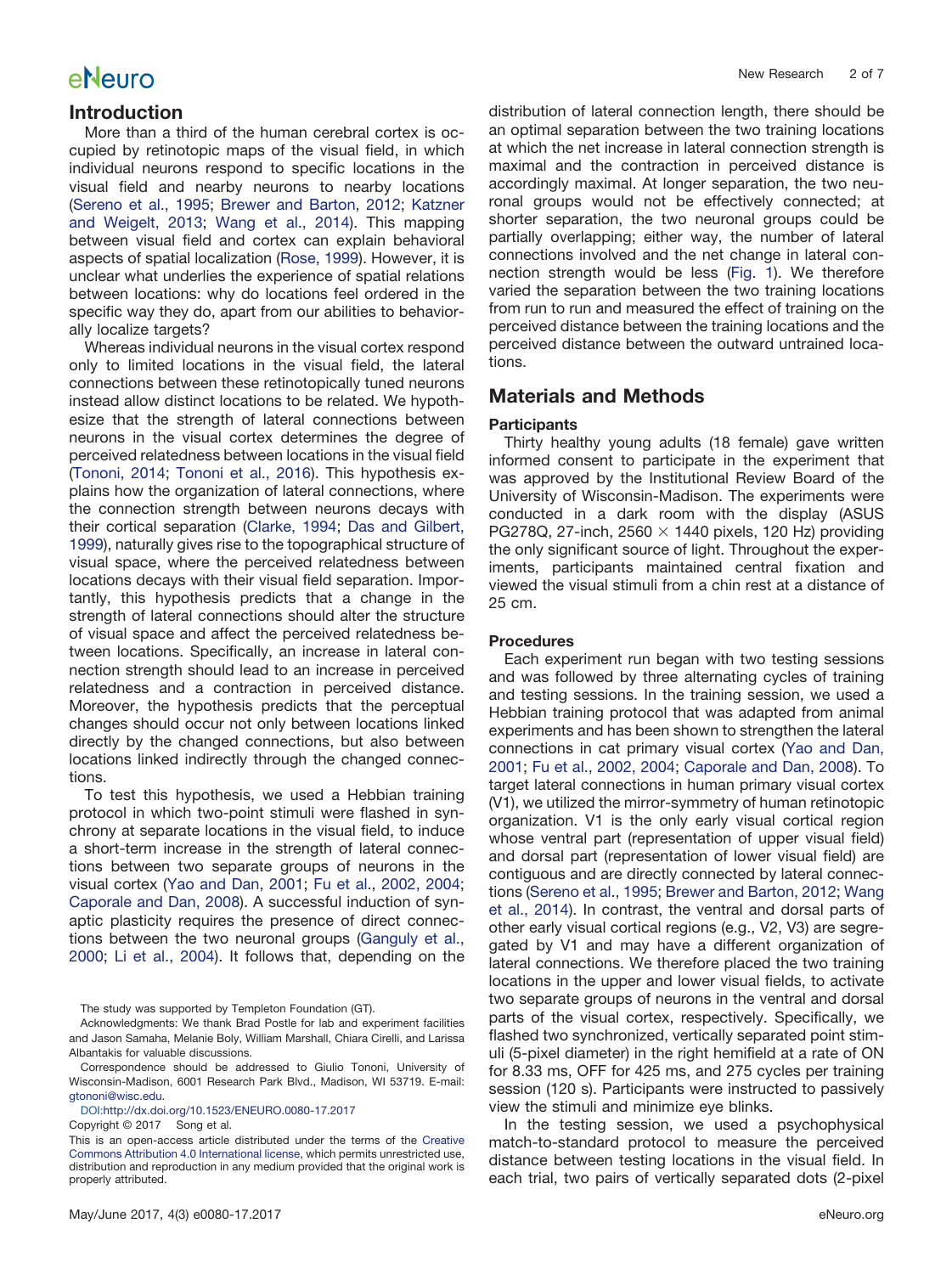

<span id="page-2-0"></span>**Fig. 1.** Experiment design. Each experiment run contained pretraining testing, training, and posttraining testing sessions. In the training session, we used synchronized, repetitive presentation of two-point stimuli to strengthen the lateral connections between two retinotopically tuned neuronal groups. Because the successful induction of synaptic plasticity requires the presence of direct connections between the two neuronal groups, there should be an optimal separation between the two-point stimuli for changing the lateral connection strength. At longer separation, the two neuronal groups would not be effectively connected; at shorter separation, the two neuronal groups could be partially overlapping; either way, the number of lateral connections involved and the net change in lateral connection strength would be less. In the testing session, we used a match-to-standard protocol to measure the perceived distance. Participants adjusted the physical separation of a dot pair in the untrained hemifield to match the perceived distance of a dot pair in the trained hemifield. The difference between the pre- and posttraining matches was taken to quantify the change in perceived distance and the effect of training.

diameter) were presented simultaneously for 200 ms in the two hemifields. Participants were instructed to report which dot pair appeared more separated or whether the two dot pairs appeared equally separated. The separation between the dot pair in the right hemifield was fixed at a standard value, and that in the left hemifield was adjusted by a one-up one-down double-interleaved staircase with a step size of 0.1 degrees. A total of 108 trials were obtained in two sessions of 54 trials each for the pretraining testing and three sessions of 36 trials each for the posttraining testing. The data were fitted with a logistic psychometric function to measure the point of subjective equality (PSE) where the two dot pairs appeared equally separated. The difference between the pre- and posttraining PSEs was taken to quantify the training-induced change in perceived distance.

Each participant took part in seven experiment runs. A single experiment run lasted 10 min and was followed by a 10-min compulsory rest to facilitate the recovery of pretraining baseline and minimize the accumulation of training effect across runs. In different experiment runs, we used training locations separated by 3.2, 3.6, 4.0, 4.4, 4.8, 5.2, or 5.6 degrees (one run each in random order) at a horizontal eccentricity of 6 degrees. The separations between testing locations were 0, 0.4, or 0.8 degrees larger than the separations between training locations. These visual field separations correspond to a cortical separation of 10-14 mm in human V1 [\(Schira et al., 2007\)](#page-6-9) and overlap with the reported extent of lateral connections in primate visual cortex [\(Ringo, 1991;](#page-6-10) [Burkhalter](#page-5-5) [et al., 1993;](#page-5-5) [Kaas, 2000;](#page-6-11) [Levitt and Lund, 2002;](#page-6-12) [Voges,](#page-6-13) [et al., 2010;](#page-6-13) [Ahmed et al., 2012;](#page-5-6) [Lyon et al., 2014\)](#page-6-14). Moreover, at an eccentricity of 6 degrees, the number of neurons activated by a point stimulus (cortical point image) should be minimal [\(Van Essen et al., 1984;](#page-6-15) [Harvey and](#page-6-16) [Dumoulin, 2011\)](#page-6-16), thereby favoring the activation of distinct groups of neurons. The choices of training parameters were determined from pilot experiments, where we tested the effect of stimulus eccentricity (4, 6, 8 degrees), size (5-, 15-, 30-pixel diameter), pattern (two-point, two patches of dots, two checkboard wedges), and flashing profile (in synchrony or with interstimulus interval of 8.33, 16.67, 25.00, 33.33, 41.67, 50.00, 58.33, 66.67, 216.67 ms), through 276 experiment runs in three participants. Of the pilot parameters, those that favored focal activation of two separate groups of neurons (e.g., two-point as opposed to two patches of dots or two checkboard wedges) were used for formal experiments.

#### **Analysis**

We quantified the training induced changes in the perceived distance between testing locations, and the dependence of training effects on the separation between training locations. We first performed repeated-measures ANOVA on the raw data, with pre-/posttraining and training separation as the within-subject factors. We then estimated how the training effect and its dependence on training separation differed across participants, presumably as a consequence of interindividual differences in visual cortical architecture [\(Andrews et al., 1997;](#page-5-7) [Dough](#page-5-8)[erty et al., 2003;](#page-5-8) [Schwarzkopf et al., 2011,](#page-6-17) [2012;](#page-6-18) [Song](#page-6-19) [et al., 2011,](#page-6-19) [2013a,](#page-6-20) [2013b,](#page-6-21) [2015\)](#page-6-22). For each participant, we fitted the training effect with a Gaussian function of the training separation and took the separation closest to the Gaussian peak as the optimal training separation. This procedure allowed us to calculate the group average after aligning each participant's data to their optimal training separation.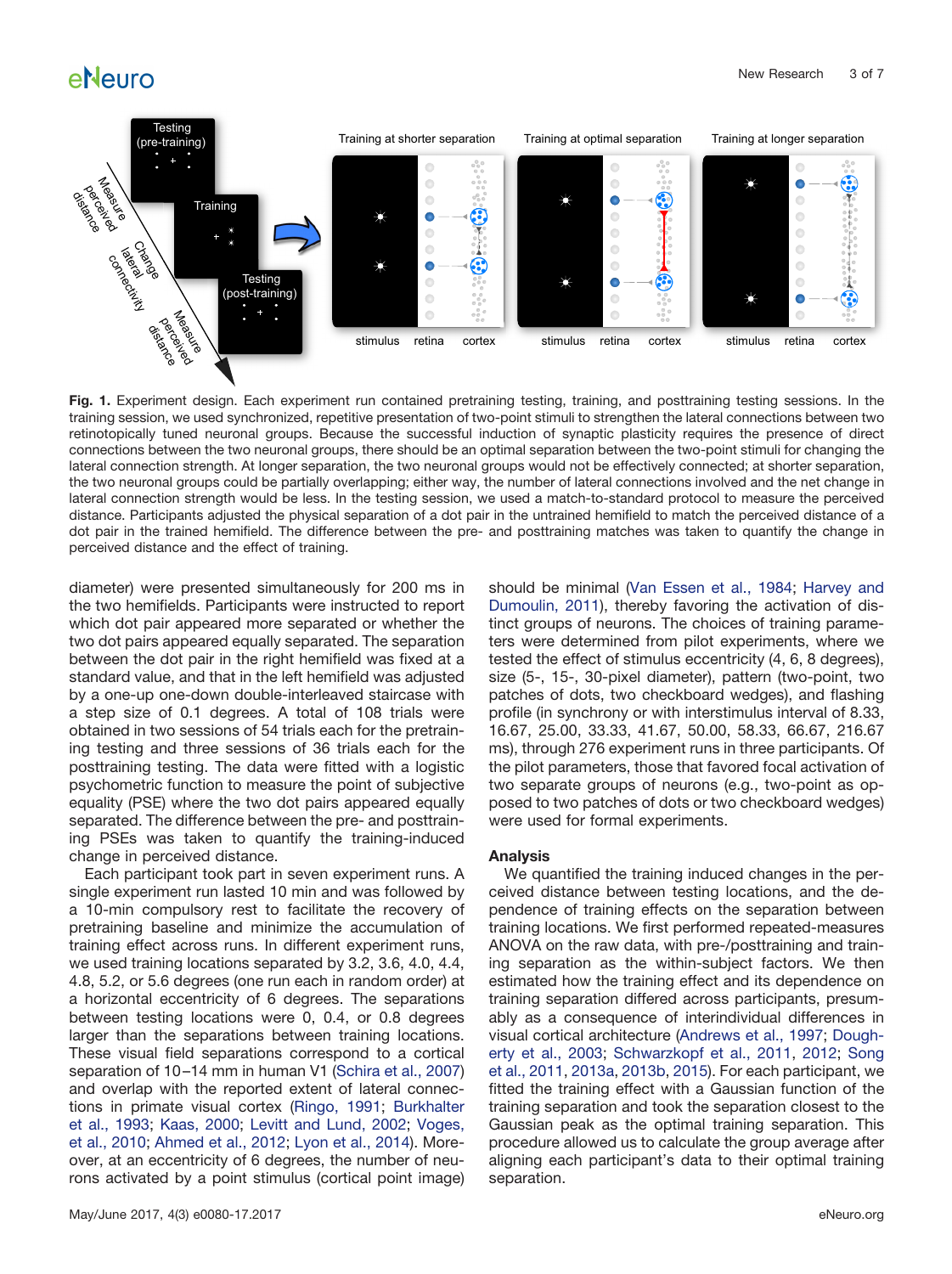

<span id="page-3-0"></span>**Fig. 2.** Change in perceived distance depends on training separation. The induction of synaptic plasticity and the change in lateral connection strength should be dependent on the separation between training locations. We measured the effect of training for a range of training separations. We observed a maximal contraction in perceived distance when training at a separation of 4.4 degrees. The contraction declined when training at shorter or longer separations. Black line, group average; shaded area, SEM  $(n = 30)$ .

### **Results**

After training, we observed a significant contraction in the perceived distance between the training locations, with the degree of contraction dependent on the training separation (repeated-measures ANOVA; effect of training on perceived distance:  $F(1,29) = 41.473$ , p <  $10^{-6}$ ; quadratic trend in interaction between training effect and training separation:  $F(1,29) = 7.632$ ,  $p =$ 0.010. The contraction was maximal at a training separation of 4.4 degrees, which corresponds to a cortical separation of 12 mm in human V1 [\(Schira et al., 2007\)](#page-6-9) and falls within the extent of V1 lateral connections [\(Ringo, 1991;](#page-6-10) [Burkhalter et al., 1993;](#page-5-5) [Kaas, 2000;](#page-6-11) [Levitt](#page-6-12) [and Lund, 2002;](#page-6-12) [Voges, et al., 2010;](#page-6-13) [Ahmed et al., 2012;](#page-5-6) [Lyon et al., 2014\)](#page-6-14). Because of the mirror-symmetry of

May/June 2017, 4(3) e0080-17.2017 eNeuro.org

human retinotopic organization, V1 is the only early visual cortical region whose ventral part (representation of upper visual field) and dorsal part (representation of lower visual field) are contiguous, whereas the ventral and dorsal parts of other early visual cortical regions (e.g., V2, V3) are segregated by V1 [\(Sereno et al., 1995;](#page-6-0) [Brewer and Barton, 2012;](#page-5-0) [Wang et al., 2014\)](#page-6-2). In these regions (e.g., V2, V3), a visual field separation of 4.4 degrees across horizontal midline would correspond to a cortical separation much larger than 12 mm and would fall outside the extent of lateral connections. The observation of a maximal training effect at a 4.4-degree visual field separation thus suggests the existence of an optimal separation at which the net increase in V1 lateral connection strength is maximal.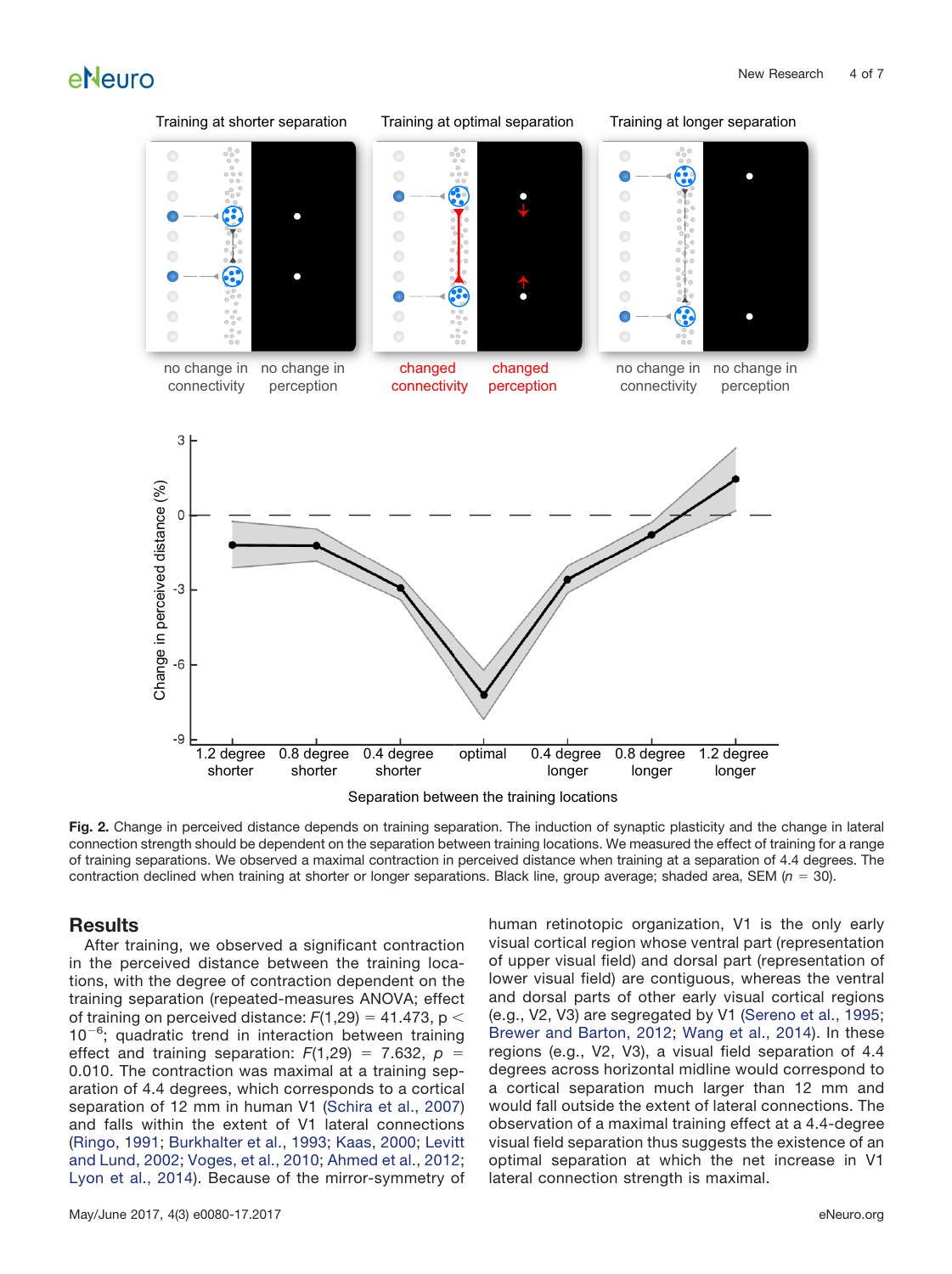

<span id="page-4-0"></span>**Fig. 3.** Change in perceived distance between untrained locations. A change in the strength of lateral connections should affect the perceived distance, not only between the training locations, but also between the untrained locations that span the training locations. We measured the effect of training for a range of testing locations. After training at the optimal separation, the perceived distance between the testing locations at 0.4 and 0.8 degrees outward from the training locations was significantly contracted. Black line, group average with SEM (*n* 30); colored lines, individual participants. Paired-sample *t* tests are shown.

Because the surface area of V1 and the length of V1 lateral connections both exhibit considerable interindividual variability [\(Andrews et al., 1997;](#page-5-7) [Dougherty et al.,](#page-5-8) [2003;](#page-5-8) [Schwarzkopf et al., 2011,](#page-6-17) [2012;](#page-6-18) [Song et al., 2011,](#page-6-19) [2013a,](#page-6-20) [2013b,](#page-6-21) [2015\)](#page-6-22), we expected the optimal training separation to vary from participant to participant. To account for the influence of this interindividual variability on the calculation of group average, we aligned each participant's data to their optimal separation. The aligned group average [\(Fig. 2\)](#page-3-0) revealed a 7.2% contraction of perceived distance when training at the optimal separation, which decreased to 2.6% when training at  $\pm$ 0.4 degrees from the optimal separation and 0.8% when training at  $\pm 0.8$ degrees from the optimal separation. Similar results were obtained from the prealigned raw data, which revealed a group average of 3.5% contraction at the training separation of 4.4 degrees and a significant decrease to 1.1% when training at  $\pm$ 1.2 degrees away (as reflected by the significant quadratic trend in the ANOVA).

The hypothesis that lateral connections underlie the structure of visual space further suggests that the perceived distance should be changed not only between training locations, but also between outward untrained locations that are linked indirectly by the changed connections [\(Fig. 3\)](#page-4-0). In line with this prediction, after training at the optimal separation, the perceived distance between the testing locations at 0.4 and 0.8 degrees outward from the training locations was contracted by a significant amount of 4.2% ( $t(29) = 7.3$ ,  $p < 10^{-7}$ ) and 3.6% ( $t(29) =$ 5.3,  $p < 10^{-5}$ ), respectively. Moreover, the contraction (4.2%, 3.6%) produced by training at the optimal separation was even larger than the contraction (2.6%, 0.8%) produced by training at these testing locations, illustrating again that the effect of training is very weak at nonoptimal training separation.

#### **Discussion**

Taken together, these findings suggest that a local strengthening of lateral connections induced by synchronized, repetitive presentation of two-point stimuli can lead to a contraction in perceived distance. More broadly, they suggest that lateral connections may underlie the topographical structure of visual space. The training protocol used in our study was adapted from animal studies and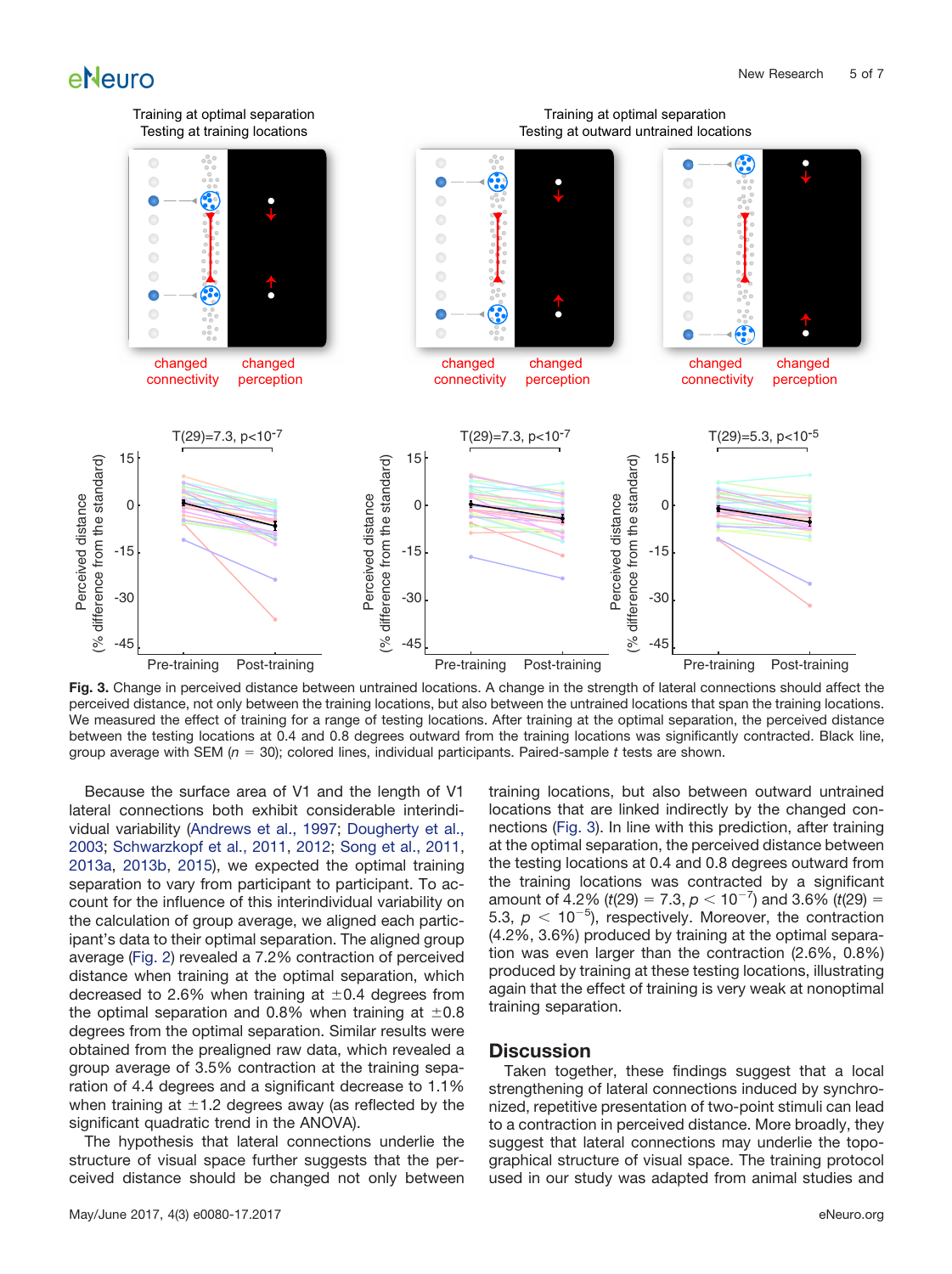has been shown to strengthen lateral connection between neurons in cat V1 [\(Yao and Dan, 2001;](#page-6-6) [Fu et al., 2002,](#page-5-3) [2004;](#page-5-3) [Caporale and Dan, 2008\)](#page-5-4). Because of the fine spatial scale over which the changes are expected to happen  $(\sim$ 10 mm) and the coarse spatial resolution of neuroimaging measures, it is difficult to ascertain the exact neural-level changes induced by the protocol in human participants. The protocol may have affected feedforward thalamocortical connections and changed receptive fields or response gains at the training locations [\(Kohler and Wal](#page-6-23)[lach, 1944;](#page-6-23) [DeAngelis et al., 1995;](#page-5-9) [Ganguly et al., 2000;](#page-6-7) [Eyding et al., 2002;](#page-5-10) [Hisakata et al., 2016\)](#page-6-24). Similarly, we cannot rule out the training-induced changes in attention and feedback connections from fronto-parietal cortices to visual cortex [\(Anton-Erxleben et al., 2007;](#page-5-11) [Klein et al.,](#page-6-25) [2016\)](#page-6-25).

Such feedforward or feedback mechanisms have been proposed to account for the perceptual changes induced by repetitive exposure to a visual stimulus and the transfer of perceptual effects across locations, features, or tasks [\(Fahle et al., 1995;](#page-5-12) [Dill and Fahle, 1997;](#page-5-13) [Goldstone, 1998;](#page-6-26) [Sasaki et al., 2010;](#page-6-27) [Zhang and Li, 2010\)](#page-6-28). Usually, the transfer of perceptual effects to an untrained location is taken to indicate a feedback mechanism, whereas the dependence of perceptual effects on a retinotopic frame is taken to support a feedforward mechanism. However, neither feedforward nor feedback mechanisms can account for a U-shaped relation between the degree of perceptual changes and the separation of training locations, as was found here [\(Fig. 2\)](#page-3-0). Moreover, a feedforward mechanism cannot explain the contraction in perceived distance between the untrained locations, as we also found [\(Fig. 3\)](#page-4-0). Instead, our findings are exactly as predicted by the hypothesis that lateral connections linking neighboring neurons in the visual cortex shape the structure of experienced space [\(Fig. 1\)](#page-2-0).

Given that visual space underlies visual perception, it is easy to take its topographical structure for granted. Indeed, most studies of visual perception focus on object or feature perception that happens within visual space, without considering the structure of space itself. One exception is a recent report of a paradoxical co-occurrence between decreased perceived density of dot textures and contracted perceived distance between dot pairs after adaptation to a large-field random dot stimulus [\(Hisakata](#page-6-24) [et al., 2016\)](#page-6-24). This finding cannot be explained by changes in neuronal response properties, and the authors instead proposed the scaling of an "internal metric" in the visual cortical system that relates distinct locations and specifies perceived distance [\(Hisakata et al., 2016\)](#page-6-24). Our study suggests that this internal metric is provided by the organization and strength of lateral connections in retinotopic visual cortex.

Although the lateral connections are present throughout the visual cortex [\(Kaas, 2000;](#page-6-11) [Levitt and Lund, 2002\)](#page-6-12), different visual cortical regions may play different roles in the structure of visual space. Because of the cortical convergence, regions higher up in the visual hierarchy usually occupy less cortical area and have fewer neurons [\(Haug, 1987;](#page-6-29) [Dougherty et al., 2003\)](#page-5-8). Moreover, individual

neurons in these visual cortical regions inherit the aggregate receptive fields of their multiple feedforward inputs [\(Sereno et al., 1995;](#page-6-0) [Brewer and Barton, 2012;](#page-5-0) [Katzner](#page-6-1) [and Weigelt, 2013;](#page-6-1) [Wang et al., 2014\)](#page-6-2). By contrast, V1 at the bottom of the visual hierarchy has the largest cortical surface area, the largest number of neurons, and the smallest receptive fields [\(Andrews et al., 1997;](#page-5-7) [Dougherty](#page-5-8) [et al., 2003;](#page-5-8) [Schwarzkopf et al., 2011,](#page-6-17) [2012;](#page-6-18) [Song et al.,](#page-6-19) [2011,](#page-6-19) [2013a,](#page-6-20) [2013b,](#page-6-21) [2015\)](#page-6-22). The lateral connections in higher-up visual cortical regions will therefore span larger separations in the visual field and specify a coarser visual space, whereas the lateral connections in V1 will specify a finer visual space. These different spatial scales may jointly ensure a robust structure of visual space. Following on this proposal, an important next step would be to apply protocols that can target different visual cortical regions and selectively strengthen or weaken connections, such as theta burst transcranial magnetic stimulation [\(Huang](#page-6-30) [et al., 2005;](#page-6-30) [Salminen-Vaparanta et al., 2012;](#page-6-31) [Rahnev](#page-6-32) [et al., 2013;](#page-6-32) [Silson et al., 2013\)](#page-6-33), to examine the roles of individual visual cortical regions in the structure of visual space.

## **References**

- <span id="page-5-6"></span>Ahmed B, Cordery PM, McLelland D, Bair W, Krug K (2012) Longrange clustered connections within extrastriate visual area V5/MT of the rhesus macaque. Cereb Cortex 22:60 –73. [CrossRef](http://dx.doi.org/10.1093/cercor/bhr072)
- <span id="page-5-7"></span>Andrews TJ, Halpern SD, Purves D (1997) Correlated size variations in human visual cortex, lateral geniculate nucleus, and optic tract. J Neurosci 17:2859 –2868.
- <span id="page-5-11"></span>Anton-Erxleben K, Henrich C, Treue S (2007) Attention changes perceived size of moving visual patterns. J Vision 7:1–9. [CrossRef](http://dx.doi.org/10.1167/7.11.5)
- <span id="page-5-0"></span>Brewer AA, Barton B (2012). Visual Field Map Organization in Human Visual Cortex. Visual Cortex: Current Status and Perspectives, S. Molotchnikoff (ed.), InTech, doi:10.5772/51914.
- <span id="page-5-5"></span>Burkhalter A, Bernardo KL, Charles V (1993) Development of local circuits in human visual cortex. J Neurosci 13:1916 –1931. [Medline](http://www.ncbi.nlm.nih.gov/pubmed/8478684)
- <span id="page-5-4"></span>Caporale N, Dan Y (2008) Spike timing-dependent plasticity: a Hebbian learning rule. Annu Rev Neurosci 31:25–46. [CrossRef](http://dx.doi.org/10.1146/annurev.neuro.31.060407.125639)
- <span id="page-5-1"></span>Clarke S (1994) Association and intrinsic connections of human extrastriate visual cortex. Proc R Soc Lond B Biol Sci 257:87–92. **[CrossRef](http://dx.doi.org/10.1098/rspb.1994.0098)**
- <span id="page-5-2"></span>Das A, Gilbert CD (1999) Topography of contextual modulations mediated by short-range interactions in primary visual cortex. Nature 399:655–661. [CrossRef](http://dx.doi.org/10.1038/21371) [Medline](http://www.ncbi.nlm.nih.gov/pubmed/10385116)
- <span id="page-5-9"></span>DeAngelis GC, Anzai A, Ohzawa I, Freeman RD (1995) Receptive field structure in the visual cortex: does selective stimulation induce plasticity? PNAS 92:9682–9686. [CrossRef](http://dx.doi.org/10.1073/pnas.92.21.9682)
- <span id="page-5-13"></span>Dill M, Fahle M (1997) The role of visual field position in pattern discrimination learning. Proc R Soc Lond B Biol Sci 264:1031– 1036. [CrossRef](http://dx.doi.org/10.1098/rspb.1997.0142)
- <span id="page-5-8"></span>Dougherty RF, Koch VM, Brewer AA, Fischer B, Modersitzki J, Wandell BA (2003) Visual field representations and locations of area V1/2/3 in human visual cortex. J Vis 2003:586 –598.
- <span id="page-5-10"></span>Eyding D, Schweigart G, Eysel UT (2002) Spatio-temporal plasticity of cortical receptive fields in response to repetitive visual stimulation in the adult cat. Neuroscience 112:195–215. [CrossRef](http://dx.doi.org/10.1016/S0306-4522(02)00039-8)
- <span id="page-5-12"></span>Fahle M, Edelman S, Poggio T (1995) Fast perceptual learning in hyperacuity. Vis Res 35:3003–3013. [Medline](http://www.ncbi.nlm.nih.gov/pubmed/8533337)
- Fu YX, Djupsund K, Gao H, Hayden B, Shen K, Dan Y (2002) Temporal specificity in the cortical plasticity of visual space representation. Science 296:1999 –2003. [CrossRef](http://dx.doi.org/10.1126/science.1070521)
- <span id="page-5-3"></span>Fu YX, Shen Y, Gao H, Dan Y (2004) Asymmetry in visual cortical circuits underlying motion-induced perceptual mislocalization. J Neurosci 24:2165–2171. [CrossRef](http://dx.doi.org/10.1523/JNEUROSCI.5145-03.2004)